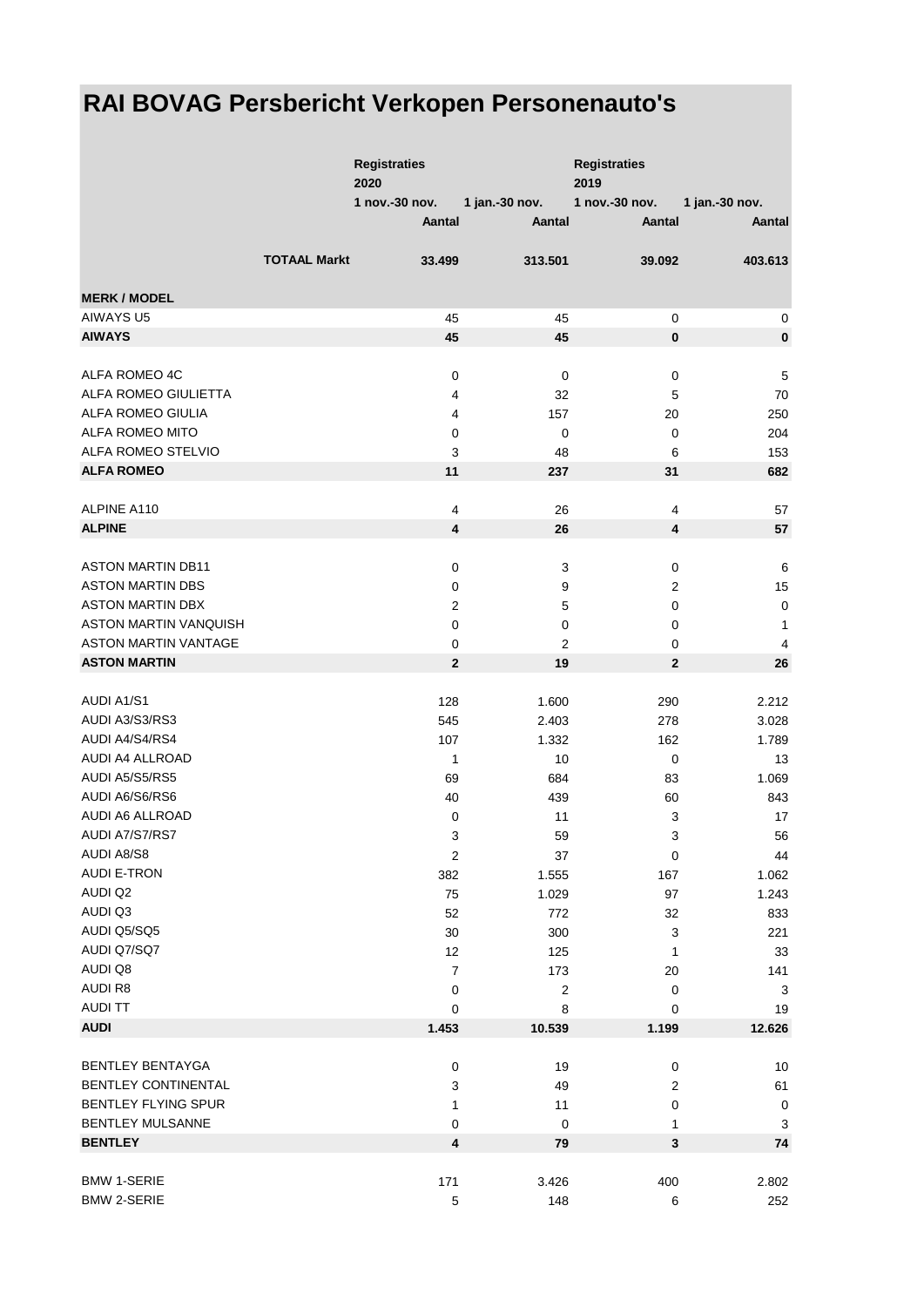| <b>BMW 2-SERIE GRAN COUPE</b> | 67                      | 1.026          | $\mathbf 0$ | 0              |
|-------------------------------|-------------------------|----------------|-------------|----------------|
| <b>BMW 2-SERIE TOURER</b>     | 50                      | 1.012          | 112         | 1.620          |
| <b>BMW 3-SERIE</b>            | 288                     | 3.603          | 569         | 5.028          |
| <b>BMW 3-SERIE GT</b>         | $\overline{2}$          | 42             | 6           | 124            |
| <b>BMW 4-SERIE</b>            | 24                      | 244            | 6           | 296            |
| <b>BMW 4-SERIE GRAN COUPE</b> | 39                      | 457            | 93          | 905            |
| <b>BMW 5-SERIE</b>            | 106                     | 1.760          | 209         | 2.395          |
| <b>BMW 6-SERIE</b>            | 0                       | 0              | 0           | $\mathbf{1}$   |
| <b>BMW 6-SERIE GT</b>         | 1                       | 72             | 8           | 146            |
| <b>BMW 6-SERIE GRAN COUPE</b> | 0                       | $\mathbf 0$    | 0           | 2              |
| <b>BMW 7-SERIE</b>            | $\overline{c}$          | 181            |             | 214            |
| <b>BMW 8-SERIE</b>            |                         | 93             | 17          |                |
| <b>BMW 8-SERIE GRAN COUPE</b> | 3                       |                | 8           | 129            |
|                               | 5                       | 123            | 9           | 15             |
| BMW <sub>13</sub>             | 128                     | 873            | 262         | 2.092          |
| BMW 18                        | 1                       | 6              | 0           | 71             |
| BMW <sub>Z4</sub>             | 5                       | 227            | 10          | 282            |
| BMW X1                        | 54                      | 1.232          | 123         | 1.855          |
| BMW X2                        | 30                      | 367            | 31          | 609            |
| BMW X3                        | 26                      | 964            | 110         | 1.089          |
| BMW X4                        | 11                      | 229            | 24          | 303            |
| BMW X5                        | 63                      | 1.041          | 40          | 768            |
| BMW X6                        | 5                       | 163            | 2           | 14             |
| BMW X7                        | 7                       | 167            | 19          | 103            |
| <b>BMW</b>                    | 1.093                   | 17.456         | 2.064       | 21.115         |
|                               |                         |                |             |                |
| <b>CITROEN BERLINGO</b>       | $\overline{2}$          | 92             | 16          | 107            |
| <b>CITROEN C1</b>             | 373                     | 3.456          | 390         | 4.299          |
| <b>CITROEN C3</b>             | 420                     | 2.768          | 239         | 3.759          |
| <b>CITROEN C3 AIRCROSS</b>    | 44                      | 1.155          | 126         | 1.564          |
| <b>CITROEN C4</b>             | 17                      | 17             | 0           | 0              |
| <b>CITROEN C4 CACTUS</b>      |                         |                |             |                |
|                               | 39                      | 643            | 39          | 1.308          |
| CITROEN C4 SPACETOUR/PICASSO  | 15                      | 267            | 59          | 528            |
| <b>CITROEN C5 AIRCROSS</b>    | 145                     | 1.416          | 244         | 2.067          |
| CITROEN C-ZERO                | 0                       | 13             | 2           | 9              |
| CITROEN GRAND C4 ST/PICASSO   | 48                      | 293            | 20          | 514            |
| <b>CITROEN JUMPER</b>         | 0                       | 0              | 0           | 4              |
| CITROEN SPACETOURER           | 3                       | 22             | 8           | 83             |
| <b>CITROEN</b>                | 1.106                   | 10.142         | 1.143       | 14.242         |
|                               |                         |                |             |                |
| <b>CUPRA FORMENTOR</b>        | 3                       | 3              | $\mathbf 0$ | $\mathbf 0$    |
| <b>CUPRA</b>                  | $\mathbf{3}$            | $\mathbf{3}$   | $\pmb{0}$   | $\pmb{0}$      |
|                               |                         |                |             |                |
| <b>DACIA DOKKER</b>           | $\overline{\mathbf{c}}$ | 50             | 13          | 54             |
| <b>DACIA DUSTER</b>           | 50                      | 786            | 79          | 927            |
| DACIA LODGY                   | 19                      | 154            | 37          | 133            |
| DACIA LOGAN                   | 22                      | 497            | 71          | 706            |
| <b>DACIA SANDERO</b>          | 69                      | 527            | 108         | 901            |
| <b>DACIA</b>                  | 162                     | 2.014          | 308         | 2.721          |
|                               |                         |                |             |                |
| DS DS 3                       | 0                       | 0              | 3           | 110            |
| DS DS 4                       | 0                       | 0              | 0           | $\mathbf{1}$   |
| DS DS 5                       | 0                       | 0              | 0           |                |
| DS DS 3 CROSSBACK             |                         |                |             | $\overline{2}$ |
|                               | 67                      | 402            | 44          | 224            |
| DS DS 7 CROSSBACK             | 20                      | 208            | 26          | 372            |
| <b>DS</b>                     | 87                      | 610            | 73          | 709            |
|                               |                         |                |             |                |
| FERRARI 488                   | 0                       | 6              | $\mathbf 0$ | 8              |
| FERRARI 812 SUPERFAST         | 1                       | 17             | 0           | 8              |
| FERRARI F8                    | $\pmb{0}$               | $\overline{7}$ | $\pmb{0}$   | $\pmb{0}$      |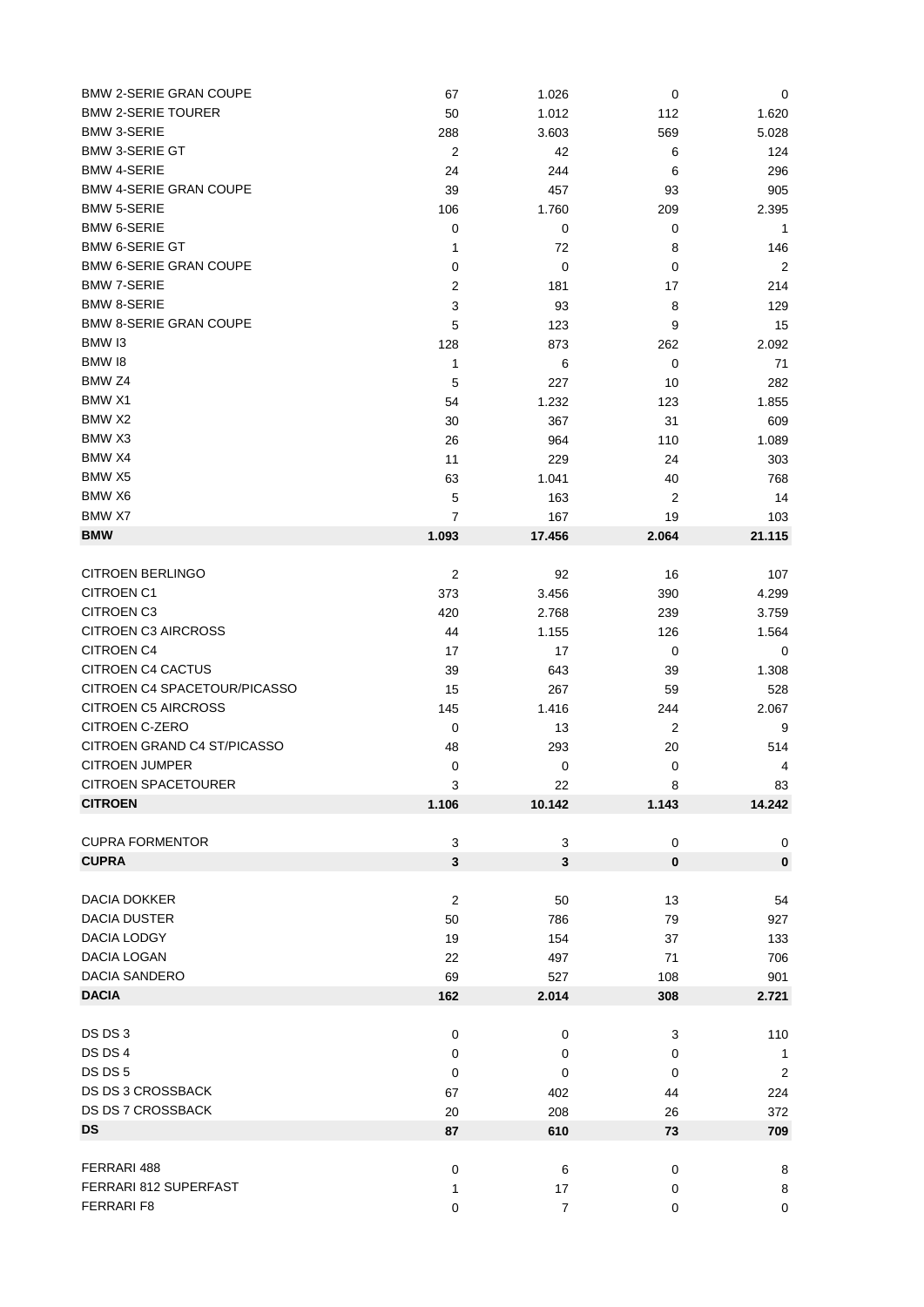| <b>FERRARI GTC4LUSSO</b>  | 0           | $\overline{c}$ | 0                | 3                         |
|---------------------------|-------------|----------------|------------------|---------------------------|
| <b>FERRARI PORTOFINO</b>  | 0           | 20             | 0                | 18                        |
| <b>FERRARI ROMA</b>       | 4           | 4              | 0                | $\mathbf 0$               |
| <b>FERRARI</b>            | 5           | 56             | 0                | 37                        |
|                           |             |                |                  |                           |
| <b>FIAT 500</b>           | 477         | 3.253          | 216              | 2.758                     |
| <b>FIAT 500L</b>          | 0           | 0              | 0                | 61                        |
| <b>FIAT 500X</b>          | 23          | 336            | 20               | 390                       |
| <b>FIAT DUCATO</b>        |             |                |                  |                           |
|                           | 0           | 19             | 1                | 4                         |
| <b>FIAT PANDA</b>         | 50          | 538            | 11               | 357                       |
| <b>FIAT PUNTO</b>         | 0           | 0              | 0                | 112                       |
| <b>FIAT TIPO</b>          | 15          | 78             | 0                | 110                       |
| <b>FIAT 124</b>           | 0           | $\pmb{0}$      | 0                | 46                        |
| <b>FIAT TALENTO</b>       | 0           | 0              | 0                | 11                        |
| <b>FIAT</b>               | 565         | 4.224          | 248              | 3.849                     |
|                           |             |                |                  |                           |
| FORD C-MAX                | $\mathbf 0$ | $\pmb{0}$      | 6                | 241                       |
| <b>FORD ECOSPORT</b>      | 28          | 822            | 232              | 2.348                     |
| <b>FORD EDGE</b>          | $\mathbf 0$ | 0              | 0                | 7                         |
| <b>FORD EXPLORER</b>      | 12          | 45             | 0                | 1                         |
| <b>FORD FIESTA</b>        | 716         | 6.173          | 512              | 8.204                     |
| <b>FORD FOCUS</b>         | 825         | 7.485          | 452              | 9.932                     |
| FORD GALAXY               | 0           | 0              | 0                | 20                        |
| FORD GRAND C-MAX          | 0           | 0              | 0                | 46                        |
| FORD KA+                  | $\mathbf 0$ | 0              | 3                | 458                       |
| <b>FORD KUGA</b>          | 53          | 1.193          | 18               | 1.164                     |
| FORD MONDEO               | 34          | 528            | 46               | 747                       |
| <b>FORD MUSTANG</b>       |             |                |                  |                           |
|                           | 1           | 14             | 0                | 13                        |
| <b>FORD PUMA</b>          | 263         | 2.068          | 0                | $\mathbf 0$               |
| FORD S-MAX                | $\mathbf 0$ | 1              | 1                | $\boldsymbol{2}$          |
| FORD TRANSIT CONNECT/TOUR | 0           | 0              | 0                | 1                         |
| FORD TRANSIT CUSTOM/TOUR  | 51          | 71             | 73               | 580                       |
| FORD TRANSIT/TOURNEO      | 1           | 10             | 20               | 75                        |
| <b>FORD</b>               | 1.984       | 18.410         | 1.363            | 23.839                    |
|                           |             |                |                  |                           |
| <b>HONDA CIVIC</b>        | 4           | 150            | 13               | 260                       |
| HONDA CR-V                | 13          | 200            | 25               | 376                       |
| HONDA E                   | 14          | 64             | 0                | $\mathbf 0$               |
| HONDA HR-V                | 12          | 210            | 19               | 290                       |
| HONDA JAZZ                | 49          | 515            | 40               | 461                       |
| <b>HONDA</b>              | 92          | 1.139          | 97               | 1.387                     |
|                           |             |                |                  |                           |
| HYUNDAI I 10              | 148         | 2.394          | 518              | 4.069                     |
| HYUNDAI I 20              | 50          | 809            | 169              | 1.874                     |
| HYUNDAI I 30              | 24          | 260            | 39               | 615                       |
| <b>HYUNDAI IONIQ</b>      | 71          | 712            | 297              | 1.665                     |
| <b>HYUNDAI IX20</b>       | 0           | $\pmb{0}$      | $\pmb{0}$        | $\overline{2}$            |
| <b>HYUNDAI KONA</b>       | 719         | 6.298          | 747              |                           |
| <b>HYUNDAI NEXO</b>       |             |                |                  | 6.033                     |
|                           | 16          | 89             | 5                | 70                        |
| <b>HYUNDAI TUCSON</b>     | 1           | 141            | 91               | 690                       |
| <b>HYUNDAI SANTA FE</b>   | 0           | 14             | 1                | 7                         |
| <b>HYUNDAI</b>            | 1.029       | 10.717         | 1.867            | 15.025                    |
|                           |             |                |                  |                           |
| <b>INFINITI Q30</b>       | 0           | $\pmb{0}$      | 1                | 11                        |
| <b>INFINITI Q50</b>       | 0           | $\pmb{0}$      | 0                | $\ensuremath{\mathsf{3}}$ |
| <b>INFINITI Q60</b>       | 0           | $\pmb{0}$      | 0                | $\overline{c}$            |
| <b>INFINITI</b>           | $\pmb{0}$   | 0              | 1                | 16                        |
|                           |             |                |                  |                           |
| JAGUAR E-PACE             | $\pmb{0}$   | 40             | $\boldsymbol{7}$ | 118                       |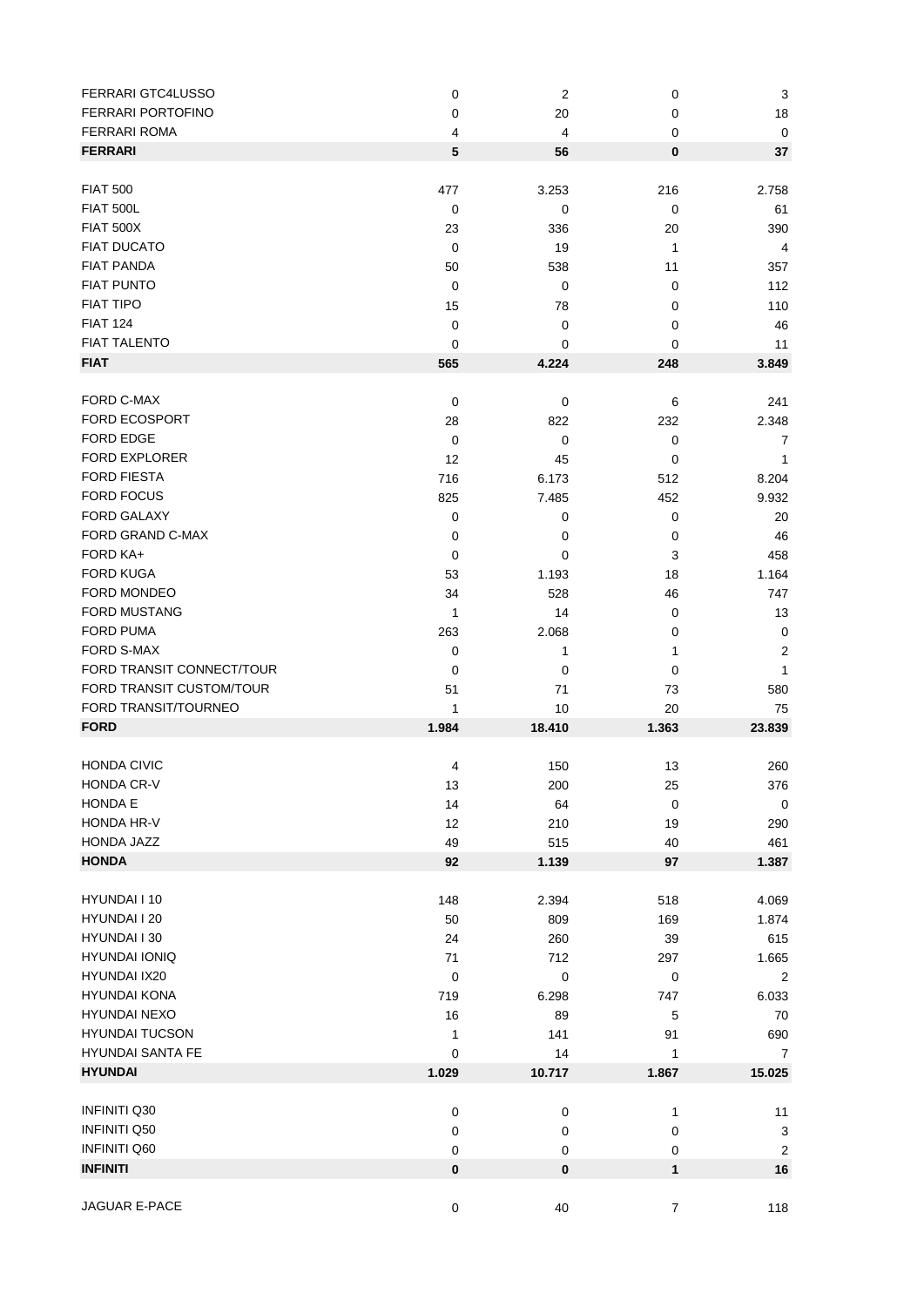| JAGUAR F-PACE                 | $\mathbf 0$      | 73     | 7                | 133              |
|-------------------------------|------------------|--------|------------------|------------------|
| JAGUAR I-PACE                 | 31               | 63     | 88               | 341              |
| <b>JAGUAR F-TYPE</b>          | 3                | 28     | 1                | 34               |
| <b>JAGUAR XE</b>              | 0                | 78     | 0                | 138              |
| <b>JAGUAR XF</b>              | 1                | 99     | 1                | 114              |
| <b>JAGUAR XJ</b>              | 0                | 8      | 0                | 12               |
| <b>JAGUAR</b>                 | 35               | 389    | 104              | 890              |
|                               |                  |        |                  |                  |
| JEEP RENEGADE                 | 22               | 298    | 38               | 378              |
| <b>JEEP COMPASS</b>           | 80               | 287    | 0                | 955              |
| <b>JEEP CHEROKEE</b>          | 0                | 1      | 0                | 5                |
| <b>JEEP GRAND CHEROKEE</b>    | 0                | 1      | 0                | 8                |
| <b>JEEP WRANGLER</b>          | 1                | 13     | 0                | 26               |
| <b>JEEP</b>                   | 103              | 600    | 38               | 1.372            |
|                               |                  |        |                  |                  |
| <b>KIA CARENS</b>             | $\mathbf 0$      | 0      | 0                | 2                |
| <b>KIA CEED</b>               | 151              | 2.239  | 314              | 2.698            |
| <b>KIA NIRO</b>               | 1.217            | 11.095 | 1.059            | 8.564            |
| <b>KIA OPTIMA</b>             |                  |        |                  |                  |
|                               | 0                | 5      | 29               | 270              |
| <b>KIA PICANTO</b>            | 564              | 6.420  | 696              | 7.845            |
| <b>KIA PROCEED</b>            | 46               | 764    | 58               | 597              |
| <b>KIA RIO</b>                | 64               | 712    | 56               | 882              |
| <b>KIA SORENTO</b>            | 6                | 34     | $\overline{2}$   | 14               |
| <b>KIA SOUL</b>               | 75               | 586    | 11               | 118              |
| <b>KIA SPORTAGE</b>           | 11               | 429    | 64               | 1.019            |
| <b>KIA STINGER</b>            | 0                | 4      | 0                | $\overline{7}$   |
| <b>KIA STONIC</b>             | 180              | 2.362  | 212              | 2.009            |
| <b>KIA VENGA</b>              | $\mathbf 0$      | 0      | 0                | 5                |
| KIA XCEED                     | 88               | 999    | 35               | 132              |
| <b>KIA</b>                    |                  |        |                  | 24.162           |
|                               | 2.402            | 25.649 | 2.536            |                  |
|                               |                  |        |                  |                  |
| LAMBORGHINI AVENTADOR         | 0                | 1      | 0                | 5                |
| <b>LAMBORGHINI HURACAN</b>    | 1                | 9      | 0                | $\boldsymbol{7}$ |
| <b>LAMBORGHINI URUS</b>       | 5                | 24     | 4                | 35               |
| <b>LAMBORGHINI</b>            | 6                | 34     | 4                | 47               |
|                               |                  |        |                  |                  |
| LAND ROVER DEFENDER           | 4                | 99     | 0                | $\mathbf 0$      |
| LAND ROVER DISCOVERY SPORT    | 57               | 146    | 15               | 140              |
| <b>LAND ROVER DISCOVERY</b>   | $\boldsymbol{2}$ | 13     | $\boldsymbol{2}$ | 34               |
| LAND ROVER RANGE ROVER EVOQUE | 62               | 366    | 26               | 335              |
| LAND ROVER RANGE ROVER SPORT  | 13               | 339    | 19               | 325              |
| LAND ROVER RANGE ROVER VELAR  | 8                | 117    | 11               | 225              |
| <b>LAND ROVER RANGE ROVER</b> | $\overline{2}$   | 145    | 10               | 210              |
| <b>LAND ROVER</b>             | 148              | 1.225  | 83               | 1.269            |
|                               |                  |        |                  |                  |
| <b>LEXUS CT</b>               | 49               | 194    | 33               | 253              |
| <b>LEXUS IS</b>               | 5                | 50     | 15               | 113              |
| <b>LEXUS ES</b>               | 13               | 104    | 15               | 154              |
| <b>LEXUS LC</b>               | 1                | 3      | 0                | 11               |
| <b>LEXUS LS</b>               | 0                | 1      | 0                | 20               |
| LEXUS NX                      | 7                | 59     | 12               | 84               |
| <b>LEXUS RC</b>               | 1                | 20     | 1                | 19               |
| LEXUS RX                      | 8                | 90     | 16               | 81               |
| LEXUS UX                      | 44               | 171    | 17               | 253              |
| <b>LEXUS</b>                  | 128              | 692    | 109              | 988              |
|                               |                  |        |                  |                  |
| LOTUS ELISE                   | 1                | 2      | 0                | 3                |
| LOTUS EVORA                   | 0                | 0      | 0                | 2                |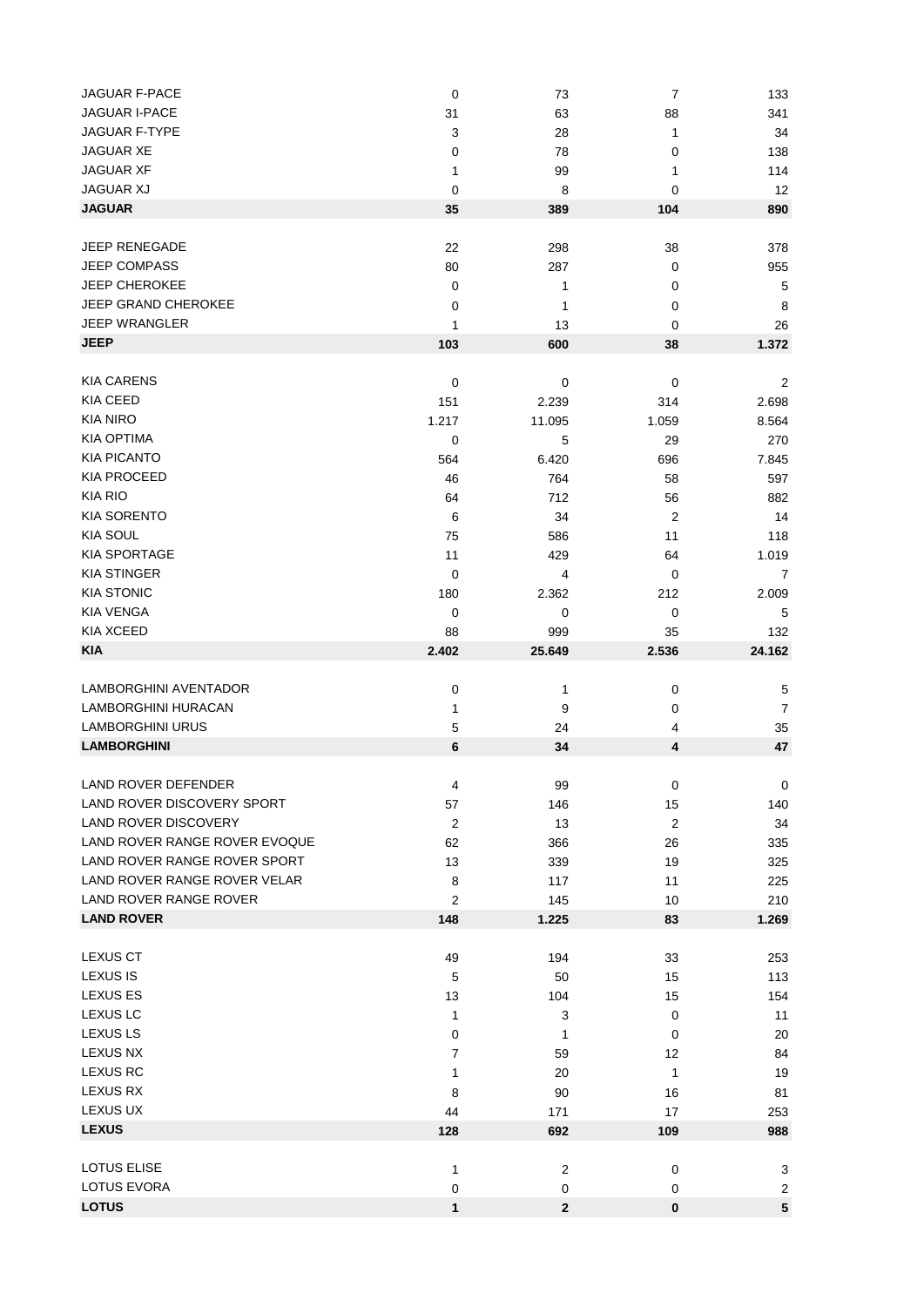| <b>MASERATI GHIBLI</b>   | 0                | 6            | 0              | 15                      |
|--------------------------|------------------|--------------|----------------|-------------------------|
| MASERATI LEVANTE         | 1                | 10           | 0              | 15                      |
| MASERATI QUATTROPORTE    | 0                | 3            | 0              | $\overline{\mathbf{4}}$ |
| <b>MASERATI</b>          | 1                | 19           | 0              | 34                      |
|                          |                  |              |                |                         |
| MAZDA 2                  | 79               | 842          | 142            | 2.139                   |
| MAZDA 3                  | 65               | 983          | 183            | 1.170                   |
| MAZDA 6                  | 11               | 157          | 41             | 379                     |
| MAZDA CX-3               | 53               | 206          | 102            | 1.548                   |
| MAZDA CX-5               | 115              | 1.461        | 356            | 3.457                   |
| MAZDA CX-30              | 147              | 2.169        | 369            |                         |
| MAZDA MX-5               |                  |              |                | 638                     |
|                          | 6                | 28           | 8              | 119                     |
| MAZDA MX-30              | 210              | 741          | 0              | 0                       |
| <b>MAZDA</b>             | 686              | 6.587        | 1.201          | 9.450                   |
|                          |                  |              |                |                         |
| <b>MB A-KLASSE</b>       | 359              | 3.736        | 319            | 3.982                   |
| MB B-KLASSE              | 109              | 1.442        | 227            | 2.171                   |
| MB C-KLASSE              | 99               | 1.536        | 254            | 2.721                   |
| <b>MB CITAN</b>          | 1                | 15           | 1              | 29                      |
| <b>MB CLA</b>            | 209              | 2.218        | 159            | 2.138                   |
| MB CLS                   | 0                | 21           | 2              | 49                      |
| MB E-KLASSE              | 65               | 736          | 126            | 1.206                   |
| MB EQC                   | 126              | 549          | 13             | 46                      |
| MB EQV                   | 17               | 21           | 0              | $\mathbf 0$             |
| MB G-KLASSE              | $\mathbf 0$      | 32           | 2              | 76                      |
| MB GLA                   | 106              | 627          | 72             | 890                     |
| MB GLB                   | 103              | 387          | 0              | $\mathbf 0$             |
| MB GLC                   |                  |              |                |                         |
|                          | 69               | 692          | 269            | 877                     |
| MB GLE                   | 29               | 250          | 22             | 168                     |
| MB GLS                   | 4                | 39           | 1              | 13                      |
| MB GT                    | 0                | 44           | 1              | 91                      |
| <b>MB S-KLASSE</b>       | 5                | 45           | 2              | 135                     |
| MB SLC                   | 0                | 6            | 6              | 22                      |
| <b>MB SLK</b>            | 0                | 1            | 0              | $\mathbf 0$             |
| <b>MB SPRINTER</b>       | 20               | 442          | 210            | 1.335                   |
| <b>MB VITO</b>           | 47               | 226          | 109            | 918                     |
| MB V-KLASSE              | $\mathbf 0$      | 59           | 63             | 244                     |
| MB OVERIGE MODELLEN      | $\boldsymbol{0}$ | 1            | 0              | -1                      |
| <b>MERCEDES</b>          | 1.368            | 13.125       | 1.858          | 17.112                  |
|                          |                  |              |                |                         |
| MG ZS                    | 175              | 2.028        | 47             | 52                      |
| ΜG                       | 175              | 2.028        | 47             | 52                      |
|                          |                  |              |                |                         |
| MINI CLUBMAN             | 35               | 888          | 124            | 1.121                   |
| <b>MINI COUNTRYMAN</b>   | 46               | 1.147        | 113            | 1.617                   |
| <b>MINI MINI</b>         | 241              | 4.191        | 275            | 4.115                   |
| MINI OVERIGE MODELLEN    | 0                | 0            | $\mathbf 0$    | $\mathbf{1}$            |
| <b>MINI</b>              | 322              | 6.226        | 512            | 6.854                   |
|                          |                  |              |                |                         |
| MITSUBISHI ASX           | 55               | 487          | 72             | 833                     |
| MITSUBISHI ECLIPSE CROSS | 21               | 129          | $\overline{c}$ | 878                     |
| MITSUBISHI LANCER        | 0                | $\mathbf{1}$ | 0              | $\mathbf 0$             |
| MITSUBISHI OUTLANDER     | 153              | 1.224        | 136            | 1.849                   |
| MITSUBISHI SPACE STAR    | 231              | 2.125        | 148            | 2.558                   |
| <b>MITSUBISHI</b>        | 460              | 3.966        | 358            | 6.118                   |
|                          |                  |              |                |                         |
| <b>MORGAN PLUS 4</b>     | 0                | 1            | 0              | 3                       |
| MORGAN PLUS SIX          | 0                | 6            | $\overline{c}$ | 3                       |
|                          |                  |              |                |                         |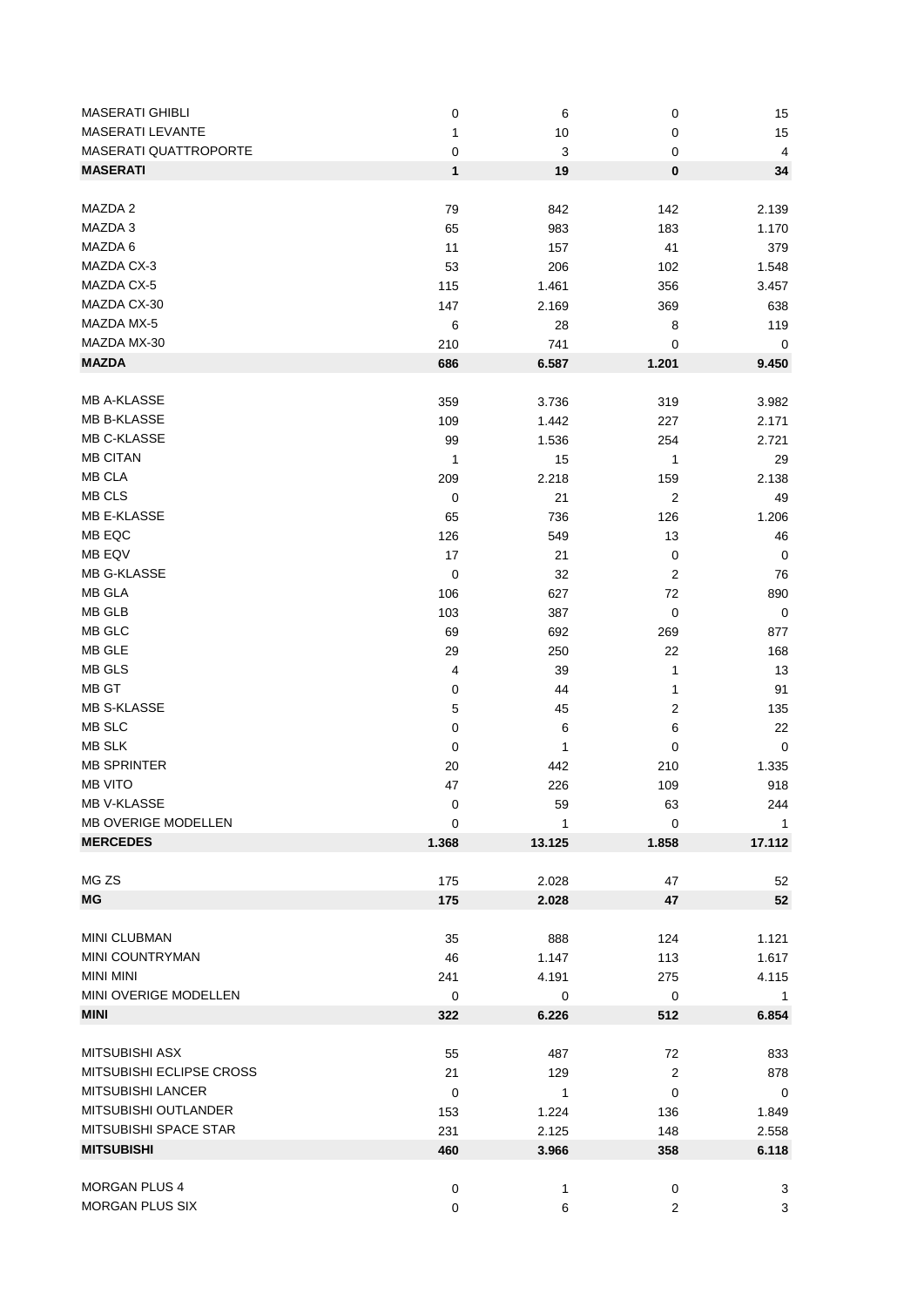| <b>MORGAN ROADSTER</b>   | $\mathbf 0$ | $\mathbf 0$    | 0            | 1              |
|--------------------------|-------------|----------------|--------------|----------------|
| <b>MORGAN</b>            | $\bf{0}$    | $\overline{7}$ | $\mathbf{2}$ | $\overline{7}$ |
|                          |             |                |              |                |
| NISSAN GT-R              | $\mathbf 0$ | 0              | $\pmb{0}$    | 3              |
| <b>NISSAN JUKE</b>       | 104         | 1.422          | 2            | 344            |
| <b>NISSAN LEAF</b>       | 76          | 1.316          | 414          | 2.724          |
| <b>NISSAN MICRA</b>      | 53          | 1.952          | 343          | 3.076          |
| NISSAN NV200             | 2           | 57             | 10           | 109            |
| NISSAN NV300             | 0           | 0              |              |                |
| NISSAN NV400             |             |                | 2            | 3              |
|                          | 0           | 1              | 0            | 0              |
| NISSAN PULSAR            | 0           | 0              | 0            | 35             |
| NISSAN QASHQAI           | 128         | 2.643          | 535          | 4.922          |
| NISSAN X-TRAIL           | 23          | 451            | 57           | 308            |
| <b>NISSAN</b>            | 386         | 7.842          | 1.363        | 11.524         |
|                          |             |                |              |                |
| OPEL ADAM                | $\mathbf 0$ | 0              | 0            | 617            |
| <b>OPEL AMPERA-E</b>     | 0           | 1.379          | 156          | 590            |
| <b>OPEL ASTRA</b>        | 503         | 3.339          | 440          | 5.952          |
| OPEL CASCADA             | $\mathbf 0$ | 0              | 0            | 1              |
| OPEL COMBO               | 5           | 48             | 6            | 65             |
| OPEL CORSA               | 955         | 7.578          | 188          | 3.308          |
| OPEL CROSSLAND X         | 284         | 3.221          | 425          | 5.883          |
| OPEL GRANDLAND X         | 306         | 2.703          | 462          | 4.170          |
| <b>OPEL INSIGNIA</b>     | 63          | 695            | 68           | 1.455          |
| <b>OPEL KARL</b>         | 0           | 0              | 0            | 7.961          |
| OPEL MOKKA X             | 0           | 1              | 0            | 703            |
| <b>OPEL MOVANO</b>       | 0           | 1              | 0            | 162            |
| OPEL VIVARO              |             |                |              |                |
| OPEL ZAFIRA              | 16          | 87             | 1            | 108            |
|                          | 0           | 0              | 0            | 138            |
|                          |             |                |              |                |
| OPEL ZAFIRA LIFE         | 1           | 6              | 0            | 1              |
| <b>OPEL</b>              | 2.133       | 19.058         | 1.746        | 31.114         |
|                          |             |                |              |                |
| POLESTAR 1               | $\mathbf 0$ | 10             | 0            | 0              |
| POLESTAR 2               | 502         | 1.484          | 0            | $\pmb{0}$      |
| <b>POLESTAR</b>          | 502         | 1.494          | $\bf{0}$     | 0              |
|                          |             |                |              |                |
| PEUGEOT 108              | 373         | 5.125          | 555          | 7.840          |
| PEUGEOT 2008             | 752         | 3.892          | 367          | 2.708          |
| PEUGEOT 208              | 733         | 6.099          | 436          | 4.634          |
| PEUGEOT 3008 SUV         | 144         | 2.350          | 320          | 4.675          |
| PEUGEOT 308              | 154         | 1.873          | 289          | 3.741          |
| PEUGEOT 5008 SUV         |             |                |              |                |
|                          | 176         | 1.834          | 274          | 3.156          |
| PEUGEOT 508              | 88          | 794            | 106          | 1.238          |
| PEUGEOT BOXER            | 0           | 11             | 3            | 46             |
| PEUGEOT ION              | 0           | 0              | 2            | 8              |
| PEUGEOT RIFTER           | 4           | 81             | 36           | 150            |
| PEUGEOT PARTNER          | 1           | 11             | 6            | 27             |
| PEUGEOT TRAVELLER        | 0           | 50             | 2            | 53             |
| PEUGEOT OVERIGE MODELLEN | 0           | 1              | 0            | 0              |
| <b>PEUGEOT</b>           | 2.425       | 22.121         | 2.396        | 28.276         |
|                          |             |                |              |                |
| PORSCHE 718 BOXSTER      | 3           | 31             | 2            | 29             |
| PORSCHE 718 CAYMAN       | 1           | 18             | 1            | 13             |
| PORSCHE 911              | 12          | 389            | 21           | 367            |
| PORSCHE CAYENNE          | 23          | 648            | 57           | 344            |
| PORSCHE MACAN            | 1           | 182            | 19           | 356            |
| PORSCHE TAYCAN           | 29          | 383            | 0            | 0              |
| PORSCHE PANAMERA         | 5           | 116            | 6            | 202            |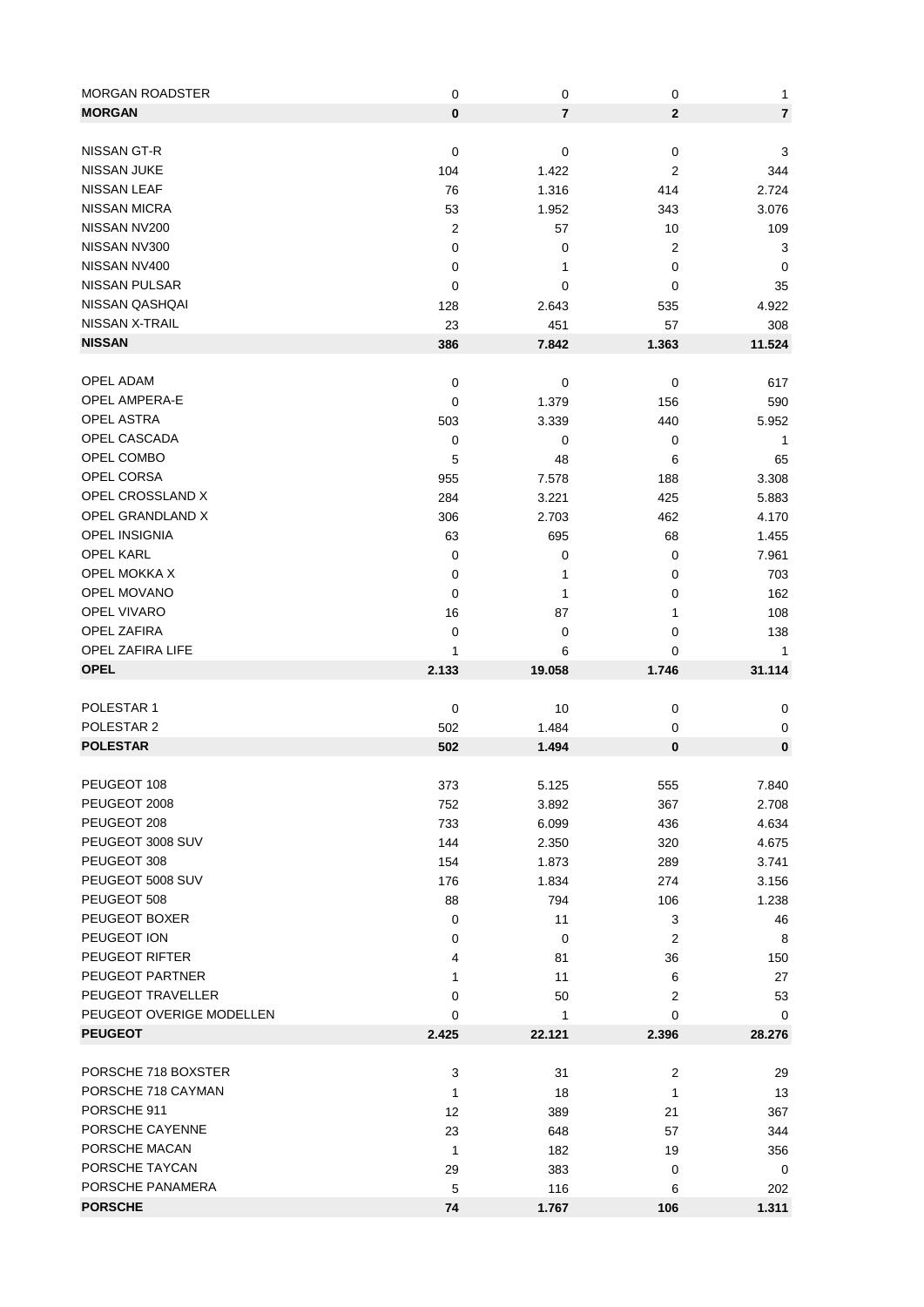| RENAULT CAPTUR              | 824            | 5.162  | 596            | 4.785          |
|-----------------------------|----------------|--------|----------------|----------------|
| <b>RENAULT CLIO</b>         | 813            | 6.984  | 1.092          | 8.276          |
| RENAULT ESPACE              | 16             | 35     | 9              | 163            |
| RENAULT KADJAR              | 69             | 634    | 107            | 1.533          |
| RENAULT KOLEOS              | $\pmb{0}$      | 1      | 0              | 4              |
| <b>RENAULT MASTER</b>       | 0              | 0      | 0              | $\overline{c}$ |
| <b>RENAULT MEGANE</b>       | 246            | 1.770  | 349            | 3.589          |
| <b>RENAULT SCENIC</b>       | 28             | 177    | 31             | 465            |
| <b>RENAULT GRAND SCENIC</b> | 51             | 437    | 76             | 850            |
| <b>RENAULT TALISMAN</b>     | 2              | 143    | 48             | 273            |
| <b>RENAULT TRAFIC</b>       | $\overline{2}$ | 10     | 4              | 47             |
| <b>RENAULT TWINGO</b>       | 218            | 1.706  | 187            | 1.876          |
| RENAULT ZOE                 | 271            |        | 50             | 1.188          |
| <b>RENAULT</b>              |                | 1.658  |                |                |
|                             | 2.540          | 18.717 | 2.549          | 23.051         |
| ROLLS-ROYCE CULLINAN        | 0              | 4      | 1              | 7              |
| ROLLS-ROYCE DAWN            | 1              | 1      | 0              | 3              |
| ROLLS-ROYCE PHANTOM         | 0              | 1      | 0              | $\pmb{0}$      |
| ROLLS-ROYCE WRAITH          |                |        |                |                |
| <b>ROLLS-ROYCE</b>          | 0<br>1         | 0<br>6 | $\pmb{0}$<br>1 | 3<br>13        |
|                             |                |        |                |                |
| <b>SEAT ALHAMBRA</b>        | $\pmb{0}$      | 1      | $\pmb{0}$      | 56             |
| <b>SEAT ARONA</b>           | 164            | 1.573  | 200            | 2.248          |
| <b>SEAT ATECA</b>           | 79             | 1.148  | 190            | 2.053          |
| <b>SEAT IBIZA</b>           | 246            | 2.374  | 329            | 3.111          |
| <b>SEAT LEON</b>            | 258            | 1.801  | 148            | 1.890          |
| <b>SEAT MII</b>             |                |        |                |                |
| <b>SEAT TARRACO</b>         | 173            | 781    | 44             | 716            |
| <b>SEAT</b>                 | 49             | 606    | 58             | 439            |
|                             | 969            | 8.284  | 969            | 10.513         |
| SKODA CITIGO                | 242            | 1.604  | 13             | 1.102          |
| <b>SKODA FABIA</b>          | 267            | 1.759  | 232            | 3.084          |
| <b>SKODA KAMIQ</b>          | 154            | 1.236  | 1              |                |
| <b>SKODA KAROQ</b>          |                |        |                | 19             |
| SKODA KODIAQ                | 218            | 2.002  | 242            | 2.333          |
| <b>SKODA OCTAVIA</b>        | 227            | 3.094  | 418            | 2.552          |
| <b>SKODA RAPID</b>          | 450            | 3.602  | 575            | 5.612          |
|                             | 0              | 1      | 0              | 334            |
| <b>SKODA SCALA</b>          | 122            | 1.054  | 271            | 984            |
| <b>SKODA SUPERB</b>         | 126            | 796    | 80             | 1.451          |
| <b>SKODA</b>                | 1.806          | 15.148 | 1.832          | 17.471         |
| <b>SMART FORTWO</b>         | 14             | 61     | 11             | 98             |
| <b>SMART FORFOUR</b>        | 15             |        |                |                |
| <b>SMART</b>                |                | 88     | 15             | 261            |
|                             | 29             | 149    | 26             | 359            |
| <b>SSANGYONG REXTON</b>     | 0              |        | $\pmb{0}$      |                |
| <b>SSANGYONG TIVOLI</b>     |                | 0      |                | 1              |
|                             | 0              | 4      | 0              | 1              |
| <b>SSANGYONG</b>            | 0              | 4      | 0              | $\mathbf 2$    |
|                             |                |        |                |                |
| <b>SUBARU FORESTER</b>      | 7              | 113    | 12             | 125            |
| <b>SUBARU IMPREZA</b>       | 1              | 1      | 1              | 8              |
| <b>SUBARU LEVORG</b>        | 0              | 0      | 0              | -1             |
| <b>SUBARU OUTBACK</b>       | 6              | 38     | 3              | 96             |
| <b>SUBARU XV</b>            | 3              | 99     | 6              | 118            |
| <b>SUBARU</b>               | 17             | 251    | 22             | 348            |
|                             |                |        |                |                |
| <b>SUZUKI BALENO</b>        | 0              | 0      | 0              | 235            |
| <b>SUZUKI CELERIO</b>       | 7              | 437    | 91             | 1.507          |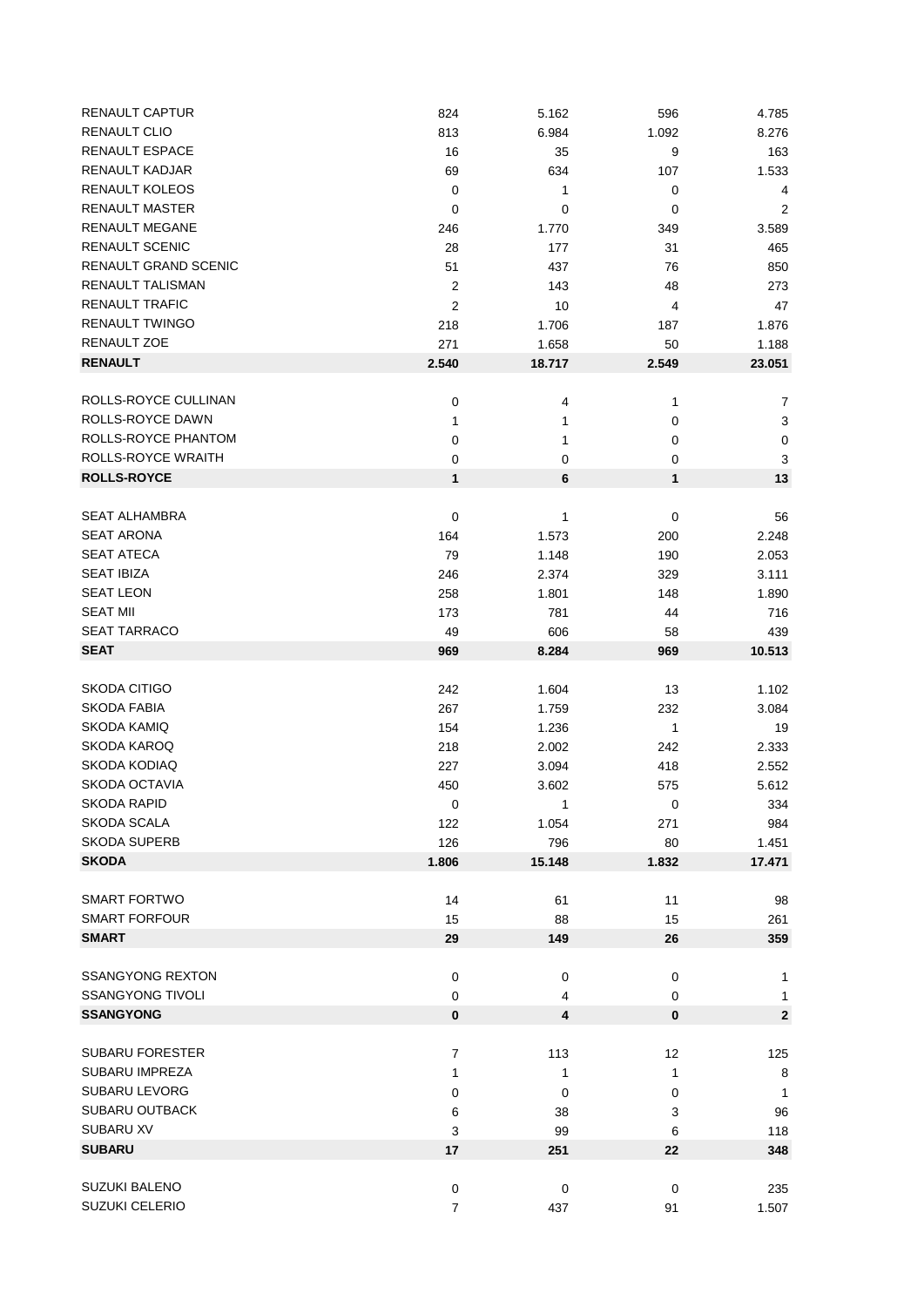| SUZUKI IGNIS                    | 290              | 1.845          | 135         | 2.074        |
|---------------------------------|------------------|----------------|-------------|--------------|
| <b>SUZUKI JIMNY</b>             | $\mathbf{1}$     | 63             | 10          | 168          |
| <b>SUZUKI SWIFT</b>             | 146              | 1.885          | 127         | 2.687        |
| SUZUKI SX4 S-CROSS              | 16               | 461            | 36          | 588          |
| <b>SUZUKI VITARA</b>            | 62               | 1.197          | 106         | 1.343        |
| <b>SUZUKI ACROSS</b>            | $\mathbf{1}$     | 14             | 0           | 0            |
| SUZUKI OVERIGE MODELLEN         | 0                | 2              | 0           | 0            |
| <b>SUZUKI</b>                   | 523              | 5.904          | 505         | 8.602        |
| <b>TESLA MODEL 3</b>            | 91               | 4.431          | 3.977       | 17.868       |
| <b>TESLA MODEL S</b>            | 32               | 187            | 69          | 289          |
| <b>TESLA MODEL X</b>            | 29               | 190            | 67          | 271          |
| <b>TESLA MODEL Y</b>            | 0                | 2              | 0           | 0            |
| <b>TESLA</b>                    | 152              | 4.810          | 4.113       | 18.428       |
|                                 |                  |                |             |              |
| <b>TOYOTA AURIS</b>             | 0                | 1              | 10          | 647          |
| <b>TOYOTA AVENSIS</b>           | 0                | 0              | 0           | 56           |
| <b>TOYOTA AYGO</b>              | 668              | 5.604          | 1.012       | 7.783        |
| <b>TOYOTA C-HR</b>              | 232              | 2.539          | 325         | 3.317        |
| <b>TOYOTA CAMRY</b>             | 3                | 74             | 11          | 113          |
| <b>TOYOTA COROLLA</b>           | 393              | 4.433          | 464         | 4.527        |
| TOYOTA GT86                     | 0                | $\pmb{0}$      | $\pmb{0}$   | 1            |
| <b>TOYOTA HILUX</b>             | $\mathbf 0$      | 0              | 0           | $\mathbf{1}$ |
| <b>TOYOTA LAND CRUISER</b>      | 1                | 22             | 2           | 22           |
| <b>TOYOTA MIRAI</b>             | $\mathbf 0$      | $\overline{7}$ | $\mathbf 0$ | 47           |
| <b>TOYOTA PRIUS</b>             | 5                | 79             | 22          | 149          |
| <b>TOYOTA PRIUS PLUS</b>        | 1                | 37             | 10          | 76           |
| <b>TOYOTA PROACE CITY VERSO</b> | 6                | 21             | 0           | 0            |
| <b>TOYOTA PROACE</b>            | 6                | 59             | 13          | 149          |
| TOYOTA RAV4                     | 154              | 1.916          | 155         | 2.452        |
| <b>TOYOTA SUPRA</b>             | $\overline{2}$   | 23             | 1           | 7            |
| <b>TOYOTA VERSO</b>             | 0                | 0              | 0           | 2            |
| <b>TOYOTA YARIS</b>             | 827              | 5.342          | 450         | 5.406        |
| <b>TOYOTA OVERIGE MODELLEN</b>  | 0                | 0              | 1           | 1            |
| <b>TOYOTA</b>                   | 2.298            | 20.157         | 2.476       | 24.756       |
| <b>VW ARTEON</b>                | 22               | 206            | 38          | 454          |
| <b>VW CALIFORNIA</b>            | 1                | 75             | 3           | 87           |
| <b>VW CADDY</b>                 | 11               | 53             | 27          | 184          |
| <b>VW CRAFTER</b>               | $\mathbf 0$      | 38             | 6           | 47           |
| <b>VW GOLF</b>                  | 396              | 6.126          | 452         | 8.471        |
| VW GOLF SPORTSVAN               | 1                | 15             | 2           | 252          |
| VW ID.3                         | 1.499            | 4.882          | 0           | 0            |
| <b>VW MULTIVAN</b>              | 1                | 3              | 0           | $\mathbf{1}$ |
| <b>VW PASSAT</b>                | 145              | 1.134          | 86          | 1.366        |
| <b>VW POLO</b>                  | 699              | 8.825          | 1.428       | 12.563       |
| <b>VW T-CROSS</b>               | 223              | 3.519          | 514         | 3.395        |
| VW T-ROC                        | 350              | 3.610          | 347         | 5.292        |
| <b>VW SHARAN</b>                | $\mathbf 0$      | $\pmb{0}$      | 0           | 7            |
| <b>VW TIGUAN</b>                | 226              | 3.133          | 620         | 5.328        |
| <b>VW TOUAREG</b>               | 0                | $\overline{7}$ | 3           | 58           |
| <b>VW TOURAN</b>                | 26               | 239            | 32          | 453          |
| <b>VW TRANSPORTER</b>           | 0                | 19             | 54          | 462          |
| VW UP!                          | 356              | 3.506          | 837         | 6.857        |
| VW OVERIGE MODELLEN             | $\mathbf{1}$     | 1              | $\mathbf 0$ | 0            |
| <b>VOLKSWAGEN</b>               | 3.957            | 35.391         | 4.449       | 45.277       |
|                                 |                  |                |             |              |
| VOLVO S60                       | 37               | 684            | 60          | 523          |
| VOLVO S90                       | $\boldsymbol{2}$ | 205            | 9           | 210          |